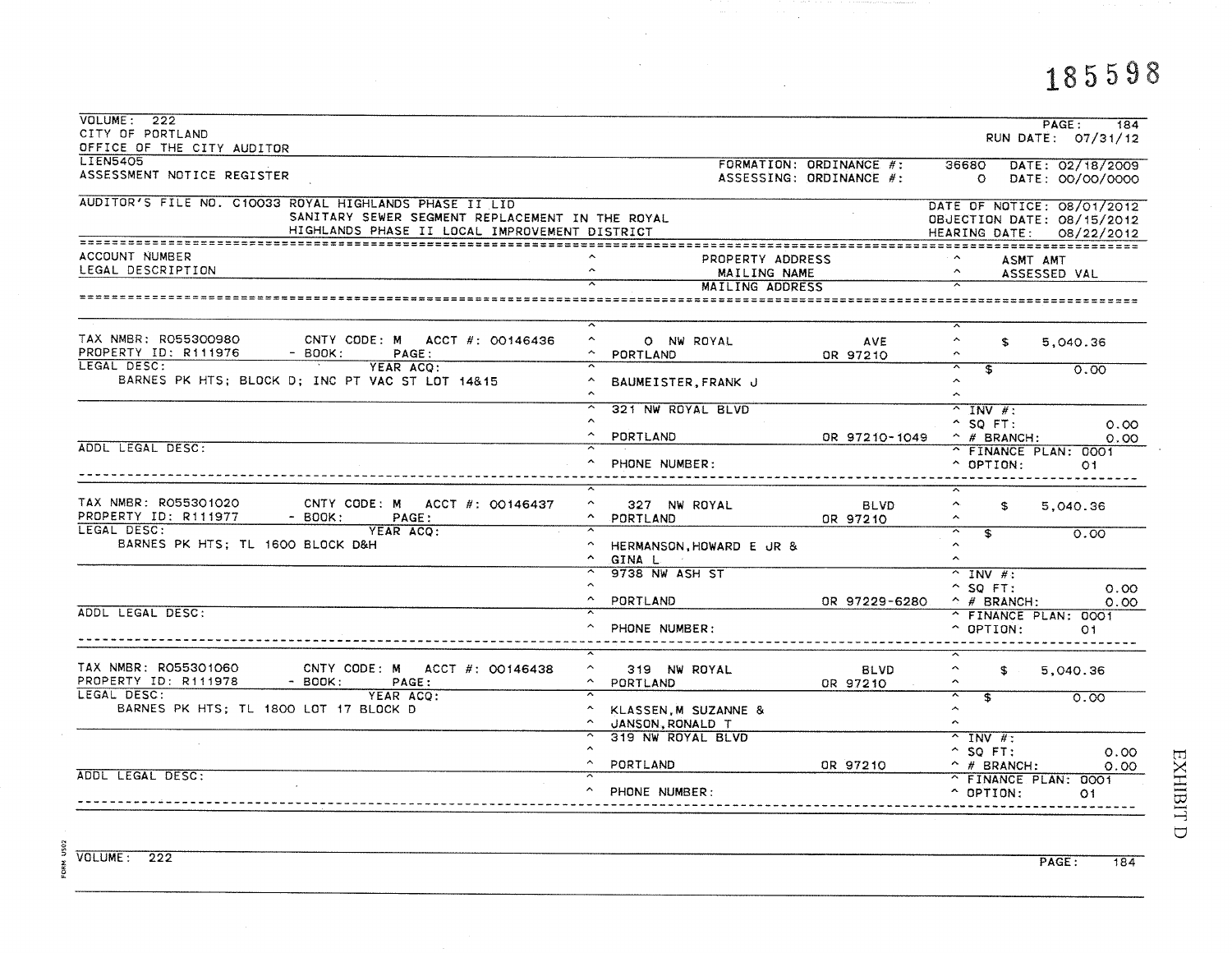|                                                           |                                          |                         |                                                     | 85598                         |
|-----------------------------------------------------------|------------------------------------------|-------------------------|-----------------------------------------------------|-------------------------------|
| VOLUME: 222                                               |                                          |                         |                                                     | $P \overline{A} G E$ :<br>185 |
| CITY OF PORTLAND                                          |                                          |                         |                                                     | RUN DATE: 07/31/12            |
| OFFICE OF THE CITY AUDITOR                                |                                          |                         |                                                     |                               |
| <b>LIEN5405</b>                                           |                                          | FORMATION: ORDINANCE #: |                                                     | 36680 DATE: 02/18/2009        |
| ASSESSMENT NOTICE REGISTER                                |                                          | ASSESSING: ORDINANCE #: |                                                     |                               |
|                                                           |                                          |                         |                                                     | O DATE: 00/00/0000            |
| AUDITOR'S FILE NO. C10033 ROYAL HIGHLANDS PHASE II LID    |                                          |                         |                                                     |                               |
| SANITARY SEWER SEGMENT REPLACEMENT IN THE ROYAL           |                                          |                         |                                                     | DATE OF NOTICE: 08/01/2012    |
| HIGHLANDS PHASE II LOCAL IMPROVEMENT DISTRICT             |                                          |                         |                                                     | OBJECTION DATE: 08/15/2012    |
|                                                           |                                          |                         |                                                     | HEARING DATE: 08/22/2012      |
| ACCOUNT NUMBER                                            |                                          |                         |                                                     |                               |
| LEGAL DESCRIPTION                                         | PROPERTY ADDRESS<br>$\sim$               |                         |                                                     | ASMT AMT                      |
|                                                           | MAILING NAME                             |                         | $\tilde{\phantom{a}}$                               | ASSESSED VAL                  |
|                                                           | MAILING ADDRESS                          |                         |                                                     |                               |
|                                                           |                                          |                         |                                                     |                               |
| TAX NMBR: R055301100<br>CNTY CODE: M ACCT $\#$ : 00146439 | $\overline{ }$<br>$\sim$<br>315 NW ROYAL |                         | $\hat{\phantom{a}}$                                 |                               |
| PROPERTY ID: R111980<br>$-$ BOOK:<br>PAGE:                | $\sim$<br>PORTLAND                       | <b>BLVD</b>             | \$                                                  | 5,040.36                      |
| LEGAL DESC:<br>YEAR ACO:                                  |                                          | OR 97210                |                                                     |                               |
| BARNES PK HTS; TL 2100 BLOCK D&I                          |                                          |                         | $\overline{\phantom{1}}$<br>$\overline{\mathbf{S}}$ | 0.00                          |
|                                                           | ALLEN TRUST COMPANY-CONSV                |                         | $\hat{\phantom{a}}$                                 |                               |
|                                                           | ^ (LARRY F RICH IRA>                     |                         |                                                     |                               |
|                                                           | 121 SW MORRISON ST #875                  |                         | $\overline{N}$ INV #:                               |                               |
|                                                           |                                          |                         | $^{\circ}$ SQ FT:                                   | 0.00                          |
|                                                           | PORTLAND                                 | OR 97204-3110           | $\hat{H}$ BRANCH:                                   | 0.00                          |
| ADDL LEGAL DESC:                                          |                                          |                         |                                                     | ^ FINANCE PLAN: 0001          |
|                                                           | PHONE NUMBER:                            |                         | $\hat{O}$ OPTION:                                   | O1                            |
|                                                           |                                          |                         |                                                     |                               |
|                                                           |                                          |                         |                                                     |                               |
| TAX NMBR: R055301110<br>CNTY CODE: M ACCT #: 00146440     | ^ 317 NW ROYAL                           | <b>BLVD</b>             | $\hat{\phantom{a}}$<br>\$                           |                               |
| PROPERTY ID: R111981<br>- BOOK: PAGE:                     | ^ PORTLAND                               |                         | $\ddot{\phantom{1}}$                                | 5,040.36                      |
| LEGAL DESC:<br>YEAR ACQ:                                  |                                          | OR 97210                |                                                     |                               |
| BARNES PK HTS; TL 1700 LOT 17 BLOCK D                     |                                          |                         | $\overline{ }$<br>$\overline{\mathbf{s}}$           | 0.00                          |
|                                                           | A RICH, LARRY F &                        |                         | $\mathbf{A}$                                        |                               |
|                                                           | ~ JANET M                                |                         | $\hat{\mathcal{N}}$                                 |                               |
|                                                           | 317 NW ROYAL BLVD                        |                         | $^{\sim}$ INV $\#$ :                                |                               |
|                                                           | $\hat{\phantom{a}}$                      |                         | $^{\circ}$ SQ FT:                                   | O.00                          |
| ADDL LEGAL DESC:                                          | $\sim$<br>PORTLAND                       | OR 97210-1049           | $\hat{ }$ # BRANCH:                                 | 0.00                          |
|                                                           |                                          |                         |                                                     | ^ FINANCE PLAN: 0001          |
|                                                           | PHONE NUMBER:                            |                         | $^{\circ}$ OPTION:                                  | O <sub>1</sub>                |
|                                                           |                                          |                         |                                                     |                               |
| TAX NMBR: RO55301120<br>CNTY CODE: M ACCT #: 00146441     | $\hat{\phantom{a}}$                      |                         | А.<br>£.                                            | 5,040.36                      |
| PROPERTY ID: R111982<br>$-$ BOOK:<br>PAGE:                | $\sim$<br>PORTLAND                       | OR 97229                | $\hat{\phantom{a}}$                                 |                               |
| LEGAL DESC:<br>YEAR ACQ:                                  |                                          |                         | $\overline{\mathcal{N}}$<br>$\overline{\mathbf{s}}$ | 0.00                          |
| BARNES PK HTS; TL 1900 LOT 18 BLOCK D                     | $\hat{\phantom{a}}$<br>MILLER.JOHN R     |                         | $\hat{\phantom{a}}$                                 |                               |
|                                                           |                                          |                         | $\hat{\phantom{a}}$                                 |                               |
|                                                           | 325 NW ROYAL BLVD                        |                         |                                                     |                               |
|                                                           | $\sim$                                   |                         | $^{\sim}$ INV #:                                    |                               |
|                                                           | $\sim$                                   |                         | $^{\circ}$ SQ FT:                                   | 0.00                          |
| ADDL LEGAL DESC:                                          | PORTLAND                                 | OR 97210-1049           | $\hat{p}$ # BRANCH:                                 | 0.00                          |
|                                                           | PHONE NUMBER:                            |                         | ^ FINANCE PLAN: 0001                                |                               |
|                                                           |                                          |                         | $\hat{ }$ OPTION:                                   | O <sub>1</sub>                |

FORM US02

 $\sim$ 

VOLUME: 222

 $\sim$ 

PAGE:  $\overline{185}$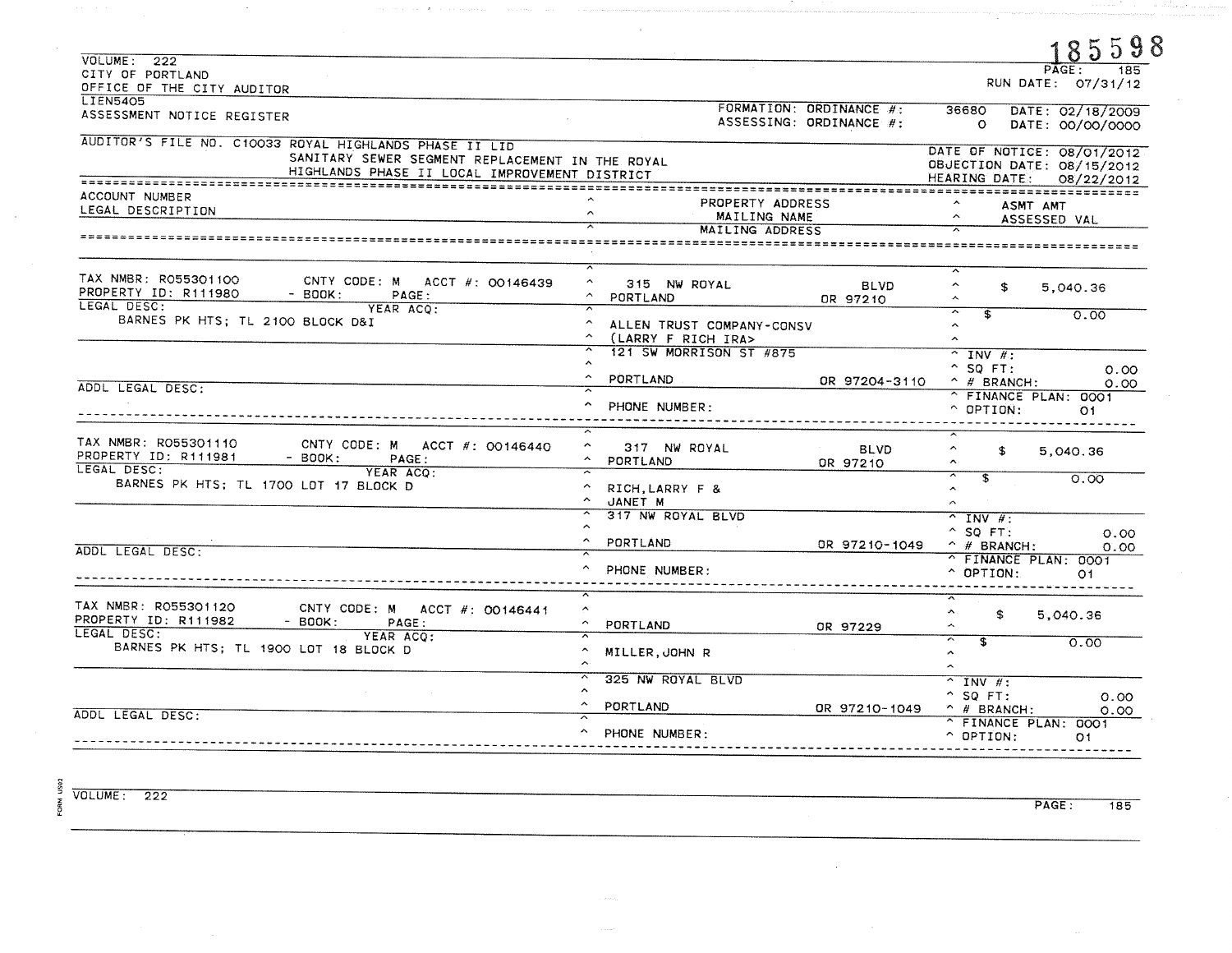$\sim 10^{-1}$ 

 $\mathcal{A}^{\pm}$ 

| VOLUTIONE: 222<br>CITY OF PORTLAND<br>OFFICE OF THE CITY AUDITOR                                                                                           | PAGE:<br>186<br>RUN DATE: 07/31/12                                                                                                                   |
|------------------------------------------------------------------------------------------------------------------------------------------------------------|------------------------------------------------------------------------------------------------------------------------------------------------------|
| <b>LIEN5405</b><br>ASSESSMENT NOTICE REGISTER                                                                                                              | FORMATION: ORDINANCE #:<br>36680 DATE: 02/18/2009<br>ASSESSING: ORDINANCE #:<br>DATE: 00/00/0000<br>$\mathbf{O}$                                     |
| AUDITOR'S FILE NO. C10033 ROYAL HIGHLANDS PHASE II LID<br>SANITARY SEWER SEGMENT REPLACEMENT IN THE ROYAL<br>HIGHLANDS PHASE II LOCAL IMPROVEMENT DISTRICT | DATE OF NOTICE: 08/01/2012<br>OBJECTION DATE: 08/15/2012<br>HEARING DATE: 08/22/2012                                                                 |
| ACCOUNT NUMBER<br>LEGAL DESCRIPTION                                                                                                                        | PROPERTY ADDRESS<br>А.<br><b>ASMT AMT</b><br>$\sim$<br>MAILING NAME<br>ASSESSED VAL<br><b>MAILING ADDRESS</b>                                        |
|                                                                                                                                                            |                                                                                                                                                      |
| TAX NMBR: R731000010<br>CNTY CODE: M ACCT $#$ : 00146442<br>PROPERTY ID: R263061<br>$-$ BOOK:<br>PAGE:                                                     | $\hat{ }$<br>220 NW SKYLINE<br>$\hat{\phantom{a}}$<br><b>BLVD</b><br>\$<br>5.040.36<br>^ PORTLAND<br>OR 97210                                        |
| LEGAL DESC:<br>YEAR ACQ:<br>ROYAL; LOT 1 BLOCK 1                                                                                                           | $\overline{\mathcal{X}}$<br>$\overline{\mathbf{s}}$<br>0.00<br>$\sim$<br>COSGROVE, PAUL S &<br>DOTTEN, KATHLEEN C<br>$\ddot{\phantom{1}}$            |
|                                                                                                                                                            | 220 NW SKYLINE BLVD<br>$\overline{\wedge}$ INV #:<br>$^{\circ}$ SQ FT:<br>0.00<br>$\sim$<br>PORTLAND<br>OR 97210-1069<br>$\hat{p}$ # BRANCH:<br>0.00 |
| ADDL LEGAL DESC:                                                                                                                                           | ^ FINANCE PLAN: 0001<br>PHONE NUMBER:<br>$\sim$ OPTION:<br>O <sub>1</sub>                                                                            |
| TAX NMBR: R731000030<br>CNTY CODE: M ACCT #: 00146443<br>PROPERTY ID: R263062<br>$-$ BOOK:<br>PAGE:<br>LEGAL DESC:                                         | $\hat{\phantom{a}}$<br>224 NW SKYLINE<br><b>BLVD</b><br>$\hat{\phantom{a}}$<br>S.<br>5,040.36<br><b>PORTLAND</b><br>OR 97210<br>$\hat{\phantom{a}}$  |
| YEAR ACO:<br>ROYAL; LOT 2 BLOCK 1                                                                                                                          | ≂<br>$\overline{\mathbf{s}}$<br>0.00<br>$\hat{v}$<br>VAN PELT, GREGORY C TR &<br>$\sim$<br>VAN PELT.JOAN M TR                                        |
|                                                                                                                                                            | 224 NW SKYLINE BLVD<br>$\overline{\wedge}$ INV #:<br>$\sim$ SQ FT:<br>0.00<br>PORTLAND<br>OR 97210-1069<br>$\hat{p}$ # BRANCH:<br>0.00               |
| ADDL LEGAL DESC:                                                                                                                                           | ^ FINANCE PLAN: 0001<br>PHONE NUMBER:<br>$\hat{C}$ OPTION:<br>O1.                                                                                    |
| TAX NMBR: R731000050<br>CNTY CODE: M ACCT $\#$ : 00146444<br>PROPERTY ID: R263063<br>$-$ BOOK:<br>PAGE:                                                    | $\hat{\phantom{a}}$<br>265 NW ROYAL<br>$\hat{\phantom{a}}$<br><b>BLVD</b><br>\$<br>5,040.36<br><b>PORTLAND</b><br>$\sim$<br>OR 97210                 |
| LEGAL DESC:<br>YEAR ACQ:<br>ROYAL; LOT 3&4 BLOCK 1                                                                                                         | $\overline{ }$<br>$\overline{\mathbf{s}}$<br>0.00<br>$\sim$<br>HANSEN.PAUL D &<br>$\hat{\phantom{a}}$<br>$\sim$<br><b>JULIANA E</b>                  |
|                                                                                                                                                            | 265 NW ROYAL BLVD<br>$\overline{\sim}$ INV #:<br>$^{\circ}$ SQ FT:<br>0.00<br><b>PORTLAND</b><br>OR 97210-1047<br>$\land$ # BRANCH:<br>0.00          |
| ADDL LEGAL DESC:                                                                                                                                           | ^ FINANCE PLAN: 0001<br>PHONE NUMBER:<br>$\land$ OPTION:<br>O1                                                                                       |

 $\overline{\phantom{a}}$ 

FORM US02

PAGE: 186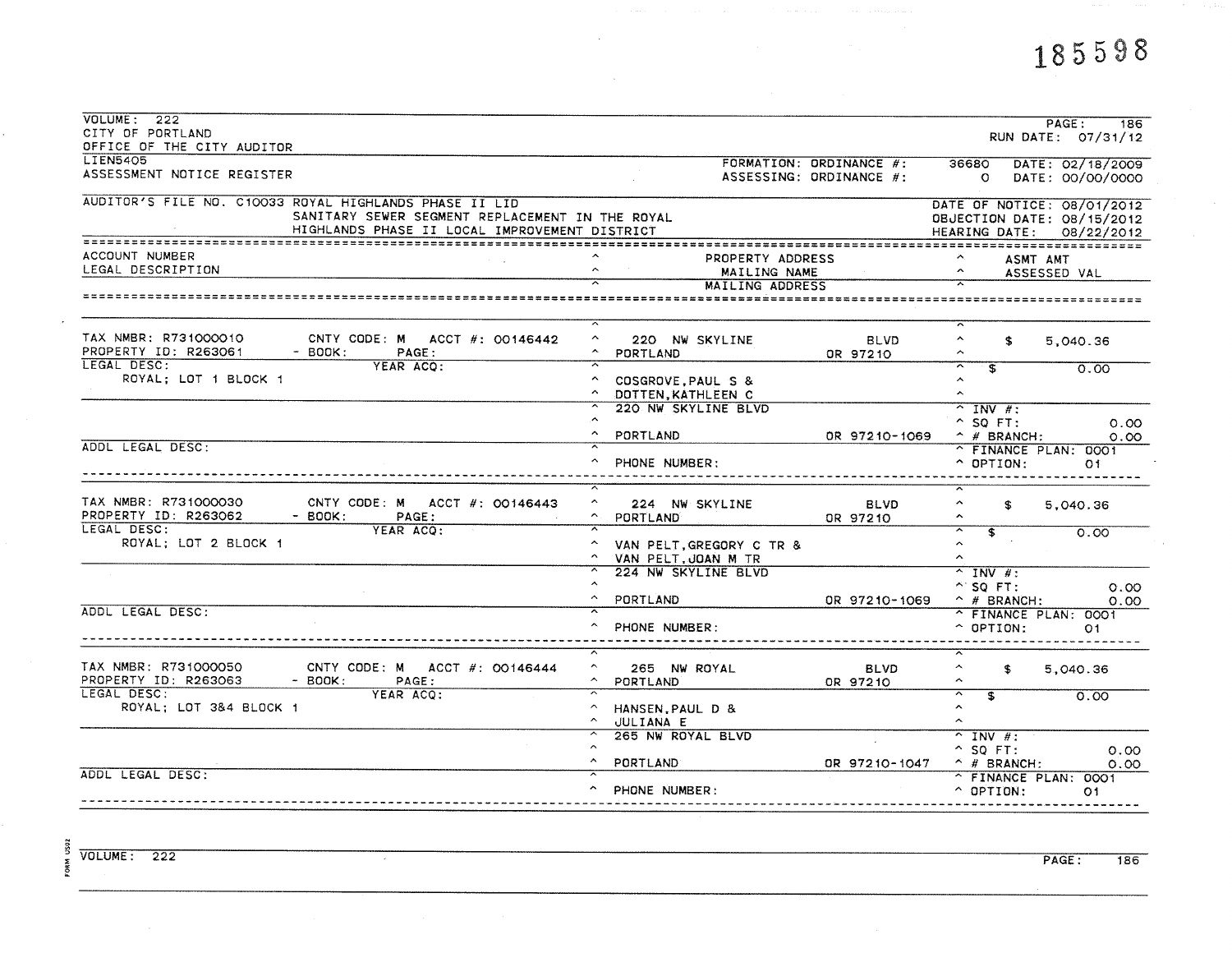|                                                                                                                                                            |                                                                                                         |                                                    |                                                                                      | 185598                               |
|------------------------------------------------------------------------------------------------------------------------------------------------------------|---------------------------------------------------------------------------------------------------------|----------------------------------------------------|--------------------------------------------------------------------------------------|--------------------------------------|
| VOLUME: 222<br>CITY OF PORTLAND<br>OFFICE OF THE CITY AUDITOR                                                                                              |                                                                                                         |                                                    |                                                                                      | PAGE:<br>187<br>RUN DATE: 07/31/12   |
| <b>LIEN5405</b><br>ASSESSMENT NOTICE REGISTER                                                                                                              |                                                                                                         | FORMATION: ORDINANCE #:<br>ASSESSING: ORDINANCE #: | 36680<br>$\Omega$                                                                    | DATE: 02/18/2009<br>DATE: 00/00/0000 |
| AUDITOR'S FILE NO. C10033 ROYAL HIGHLANDS PHASE II LID<br>SANITARY SEWER SEGMENT REPLACEMENT IN THE ROYAL<br>HIGHLANDS PHASE II LOCAL IMPROVEMENT DISTRICT |                                                                                                         |                                                    | DATE OF NOTICE: 08/01/2012<br>OBJECTION DATE: 08/15/2012<br>HEARING DATE: 08/22/2012 |                                      |
| ACCOUNT NUMBER<br>LEGAL DESCRIPTION                                                                                                                        | PROPERTY ADDRESS<br>MAILING NAME<br>MAILING ADDRESS                                                     |                                                    | ASMT AMT                                                                             | ASSESSED VAL                         |
|                                                                                                                                                            |                                                                                                         |                                                    |                                                                                      |                                      |
| TAX NMBR: R731000150<br>CNTY CODE: M ACCT $\#$ : 00146445<br>PROPERTY ID: R263064<br>$-$ BOOK:<br>PAGE:<br>LEGAL DESC:                                     | $\sim$<br>325 NW ROYAL<br>$\sim$<br>PORTLAND<br>$\overline{\phantom{a}}$                                | <b>BLVD</b><br>OR 97210                            | ×.<br>£.<br>$\overline{\phantom{a}}$                                                 | 5,040.36                             |
| YEAR ACQ:<br>ROYAL; LOT 1 BLOCK 2                                                                                                                          | A MILLER, JOHN R &<br>MILLER.COLLEEN T                                                                  |                                                    | $\overline{\phantom{1}}$<br>$\overline{\mathbf{r}}$<br>$\hat{\phantom{a}}$<br>Ñ.     | 0.00                                 |
|                                                                                                                                                            | $\overline{\mathcal{N}}$<br>325 NW ROYAL BLVD<br>$\hat{\phantom{a}}$<br>$\hat{\phantom{a}}$<br>PORTLAND | OR 97210-1049                                      | $^{\sim}$ INV $\#$ :<br>$^{\circ}$ SQ FT:<br>$\hat{p}$ # BRANCH:                     | 0.00<br>0.00                         |
| ADDL LEGAL DESC:                                                                                                                                           | $\hat{\phantom{a}}$<br>PHONE NUMBER:                                                                    |                                                    | ^ FINANCE PLAN: 0001<br>$\hat{ }$ OPTION:                                            | O <sub>1</sub>                       |
| TAX NMBR: R731000200<br>CNTY CODE: M ACCT #: 00146446<br>PROPERTY ID: R263065<br>$-$ BOOK:<br>PAGE:<br>LEGAL DESC:                                         | $\hat{\phantom{a}}$<br>425 NW ROYAL<br>$\hat{\phantom{a}}$<br>PORTLAND<br>≂                             | <b>BLVD</b><br>OR 97210                            | $\hat{\phantom{a}}$<br>£.<br>$\sim$                                                  | 5,040.36                             |
| YEAR ACQ:<br>ROYAL; LOT 2&3 BLOCK 2                                                                                                                        | $\hat{\phantom{a}}$<br>MURPHY, EDWARD N TR<br>$\sim$<br>(FBO IVA LOU MADDEN TRUST II                    |                                                    | $\overline{ }$<br>$\mathbf{F}$<br>$\hat{ }$<br>$\hat{\phantom{a}}$                   | 0.00                                 |
| ADDL LEGAL DESC:                                                                                                                                           | PO BOX 3318<br>$\hat{\phantom{a}}$<br>$\hat{ }$<br>WILSONVILLE                                          | OR 97070                                           | $^{\sim}$ INV #:<br>$^{\circ}$ SQ FT:<br>$\hat{p}$ # BRANCH:                         | 0.00<br>0.00                         |
|                                                                                                                                                            | ᅐ<br>∽<br>PHONE NUMBER:                                                                                 |                                                    | FINANCE PLAN: 0001<br>$\sim$ OPTION:                                                 | O <sub>1</sub>                       |
| TAX NMBR: R731000300<br>CNTY CODE: M ACCT #: 00146447<br>PROPERTY ID: R263066<br>- BOOK:<br>PAGE:                                                          | ≂<br>$\sim$<br>6401 NW WINSTON<br>$\sim$<br>PORTLAND                                                    | DR.<br>OR 97210                                    | ∧.<br>\$<br>$\hat{\phantom{a}}$                                                      | 5,040.36                             |
| LEGAL DESC:<br>YEAR ACO:<br>ROYAL; LOT 1 BLOCK 3                                                                                                           | ≂<br>$\hat{\phantom{a}}$<br>RUBIN, GLENN J &<br>×.<br>MONET M                                           |                                                    | ≂<br>$\overline{\mathbf{s}}$<br>$\hat{\phantom{a}}$<br>$\hat{\phantom{a}}$           | 0.00                                 |
|                                                                                                                                                            | $\overline{ }$<br>6401 NW WINSTON DR<br>$\hat{\phantom{a}}$<br>$\sim$<br>PORTLAND                       | OR 97210-1054                                      | $\overline{\wedge}$ INV #:<br>$^{\circ}$ SQ FT:<br>$\land$ # BRANCH:                 | 0.00<br>0.00                         |
| ADDL LEGAL DESC:                                                                                                                                           | $\sim$<br>PHONE NUMBER:                                                                                 |                                                    | ^ FINANCE PLAN: 0001<br>$^{\circ}$ OPTION:                                           | 01                                   |

 $\sim$ 

FORM US02  $VOLUME: 222$ 

 $\sim$ 

PAGE:  $\frac{1}{187}$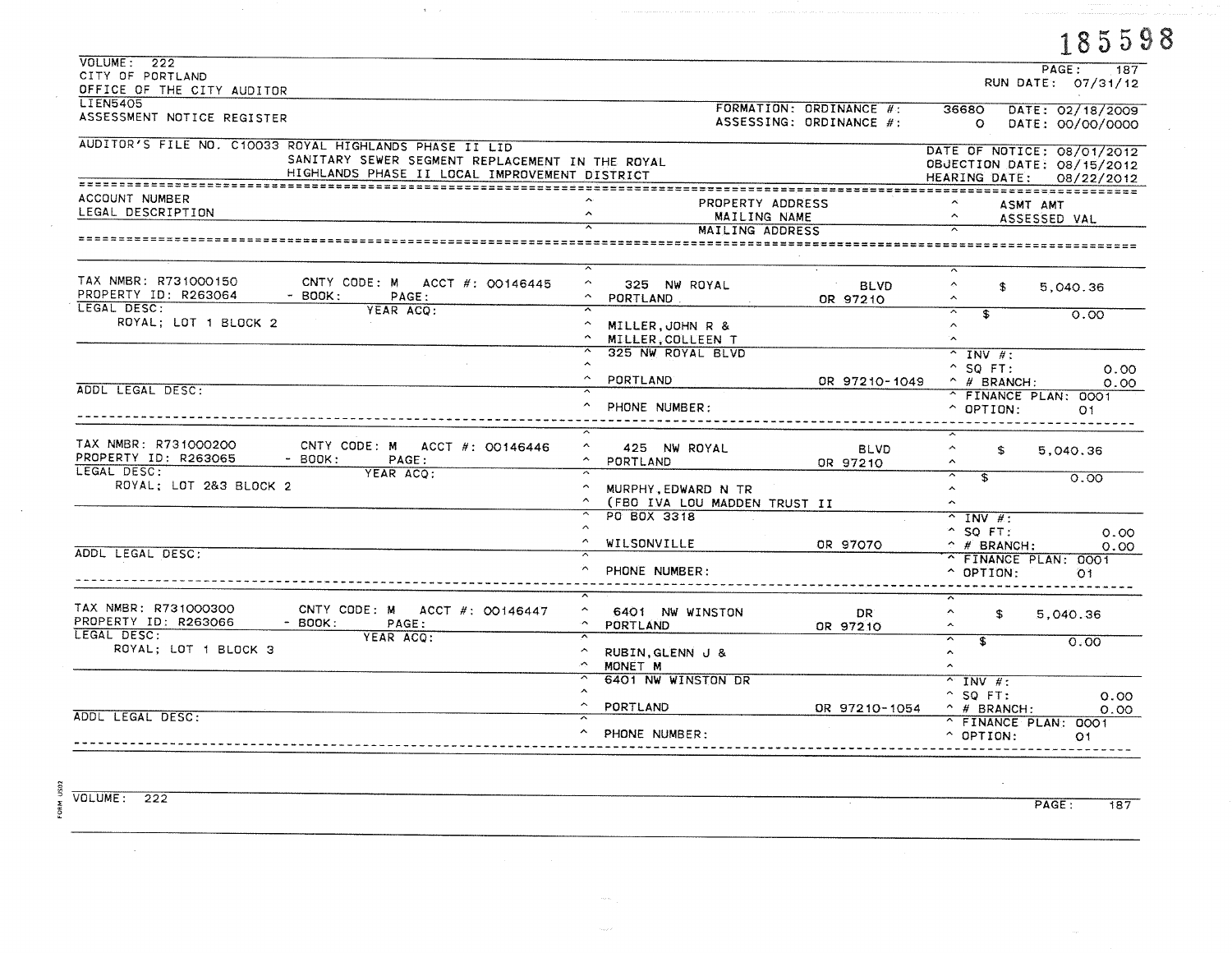| VOLUME: 222<br>CITY OF PORTLAND     |                                                        |                                               |                         |                                                     | PAGE:<br>188<br>RUN DATE: 07/31/12 |
|-------------------------------------|--------------------------------------------------------|-----------------------------------------------|-------------------------|-----------------------------------------------------|------------------------------------|
| OFFICE OF THE CITY AUDITOR          |                                                        |                                               |                         |                                                     |                                    |
| <b>LIEN5405</b>                     |                                                        |                                               | FORMATION: ORDINANCE #: | 36680                                               | DATE: 02/18/2009                   |
| ASSESSMENT NOTICE REGISTER          |                                                        |                                               | ASSESSING: ORDINANCE #: | $\circ$                                             | DATE: 00/00/0000                   |
|                                     | AUDITOR'S FILE NO. C10033 ROYAL HIGHLANDS PHASE II LID |                                               |                         | DATE OF NOTICE: 08/01/2012                          |                                    |
|                                     | SANITARY SEWER SEGMENT REPLACEMENT IN THE ROYAL        |                                               |                         | OBJECTION DATE: 08/15/2012                          |                                    |
|                                     | HIGHLANDS PHASE II LOCAL IMPROVEMENT DISTRICT          |                                               |                         | HEARING DATE: 08/22/2012                            |                                    |
|                                     |                                                        |                                               |                         |                                                     |                                    |
| ACCOUNT NUMBER                      |                                                        | PROPERTY ADDRESS                              |                         | ASMT AMT                                            |                                    |
| LEGAL DESCRIPTION                   |                                                        | $\hat{\phantom{a}}$<br>MAILING NAME           |                         |                                                     | ASSESSED VAL                       |
|                                     |                                                        | MAILING ADDRESS                               |                         |                                                     |                                    |
|                                     |                                                        |                                               |                         |                                                     |                                    |
| TAX NMBR: R731000560                | CNTY CODE: M ACCT $\#$ : 00146448                      | $\hat{\phantom{a}}$                           |                         | $\hat{\phantom{a}}$<br>\$                           | 5.040.36                           |
| PROPERTY ID: R263073                | $-$ BOOK:<br>PAGE:                                     | $\hat{\phantom{a}}$<br>PORTLAND               | OR 97210                |                                                     |                                    |
| LEGAL DESC:                         | YEAR ACO:                                              |                                               |                         | ङ<br>$\overline{\phantom{1}}$                       | 0.00                               |
| ROYAL; LOT 8 BLOCK 3                |                                                        | RUBIN, GLENN J & MONET M                      |                         | $\hat{\phantom{a}}$                                 |                                    |
|                                     |                                                        |                                               |                         | ^.                                                  |                                    |
|                                     |                                                        | 6401 NW WINSTON DR                            |                         | $^{\sim}$ INV #:                                    |                                    |
|                                     |                                                        | $\hat{ }$                                     |                         | $^{\sim}$ SO FT:                                    | 0.00                               |
|                                     |                                                        | $\hat{\phantom{a}}$<br>PORTLAND               | OR 97210                | $\land$ # BRANCH:                                   | 0.00                               |
| ADDL LEGAL DESC:                    |                                                        |                                               |                         | ^ FINANCE PLAN: 0001                                |                                    |
|                                     |                                                        | PHONE NUMBER:                                 |                         | $\sim$ OPTION:                                      | O <sub>1</sub>                     |
|                                     |                                                        |                                               |                         |                                                     |                                    |
|                                     |                                                        | $\hat{\phantom{a}}$                           |                         | $\hat{\phantom{a}}$                                 |                                    |
| TAX NMBR: R731000600                | CNTY CODE: M ACCT #: 00146449                          | 6323 NW MANOR                                 | DR.                     | \$                                                  | 5.040.36                           |
| PROPERTY ID: R263074<br>LEGAL DESC: | $-$ BOOK:<br>PAGE:<br>YEAR ACO:                        | PORTLAND                                      | OR 97210                | ≂<br>$\overline{\mathbf{f}}$                        | 0.00                               |
| ROYAL; LOT 1 BLOCK 4                |                                                        | FULLER, ROBERT B &                            |                         | $\hat{\phantom{a}}$                                 |                                    |
|                                     |                                                        | $\hat{\phantom{a}}$<br><b>FULLER.LINSEY R</b> |                         | $\hat{ }$                                           |                                    |
|                                     |                                                        | 6323 NW MANOR DR                              |                         | $^{\sim}$ INV #:                                    |                                    |
|                                     |                                                        | ㅅ                                             |                         | $^{\circ}$ SQ FT:                                   | 0.00                               |
|                                     |                                                        | <b>PORTLAND</b>                               | OR 97210-1045           | $\hat{p}$ # BRANCH:                                 | 0.00                               |
| ADDL LEGAL DESC:                    |                                                        |                                               |                         | ^ FINANCE PLAN: 0001                                |                                    |
|                                     |                                                        | PHONE NUMBER:                                 |                         | $^{\circ}$ OPTION:                                  | O1.                                |
|                                     |                                                        |                                               |                         |                                                     |                                    |
|                                     |                                                        | $\hat{\phantom{a}}$                           |                         | $\hat{\phantom{a}}$                                 |                                    |
| TAX NMBR: R731000640                | CNTY CODE: M $ACCT$ #: 00146450                        | 340 NW ROYAL                                  | <b>BLVD</b>             | $\mathbf{f}$<br>$\sim$                              | 5,040.36                           |
| PROPERTY ID: R263075                | $-$ BOOK:<br>PAGE:                                     | PORTLAND                                      | OR 97210                | $\overline{\phantom{1}}$<br>$\overline{\mathbf{z}}$ |                                    |
| LEGAL DESC:                         | YEAR ACO:                                              | $\hat{\phantom{a}}$                           |                         | $\sim$                                              | 0.00                               |
| ROYAL; LOT 2 BLOCK 4                |                                                        | WONG, EILEEN A TR                             |                         | $\hat{\phantom{a}}$                                 |                                    |
|                                     |                                                        | 340 NW ROYAL BLVD                             |                         | $\overline{\wedge}$ INV #:                          |                                    |
|                                     |                                                        |                                               |                         | $^{\circ}$ SQ FT:                                   | 0.00                               |
|                                     |                                                        | $\sim$<br>PORTLAND                            | OR 97210-1050           | $\land$ # BRANCH:                                   | 0.00                               |
| ADDL LEGAL DESC:                    |                                                        |                                               |                         | ^ FINANCE PLAN: 0001                                |                                    |
|                                     |                                                        | PHONE NUMBER:                                 |                         | $\sim$ OPTION:                                      | 01                                 |
|                                     |                                                        |                                               |                         |                                                     |                                    |
|                                     |                                                        |                                               |                         |                                                     |                                    |

 $\ddot{\phantom{a}}$ 

 $\label{eq:2.1} \mathcal{L}(\mathcal{L}^{\text{max}}_{\mathcal{L}}(\mathcal{L}^{\text{max}}_{\mathcal{L}})) \leq \mathcal{L}(\mathcal{L}^{\text{max}}_{\mathcal{L}}(\mathcal{L}^{\text{max}}_{\mathcal{L}}))$ 

 $\sim 10^7$ 

FORM US02

 $\sim 10^6$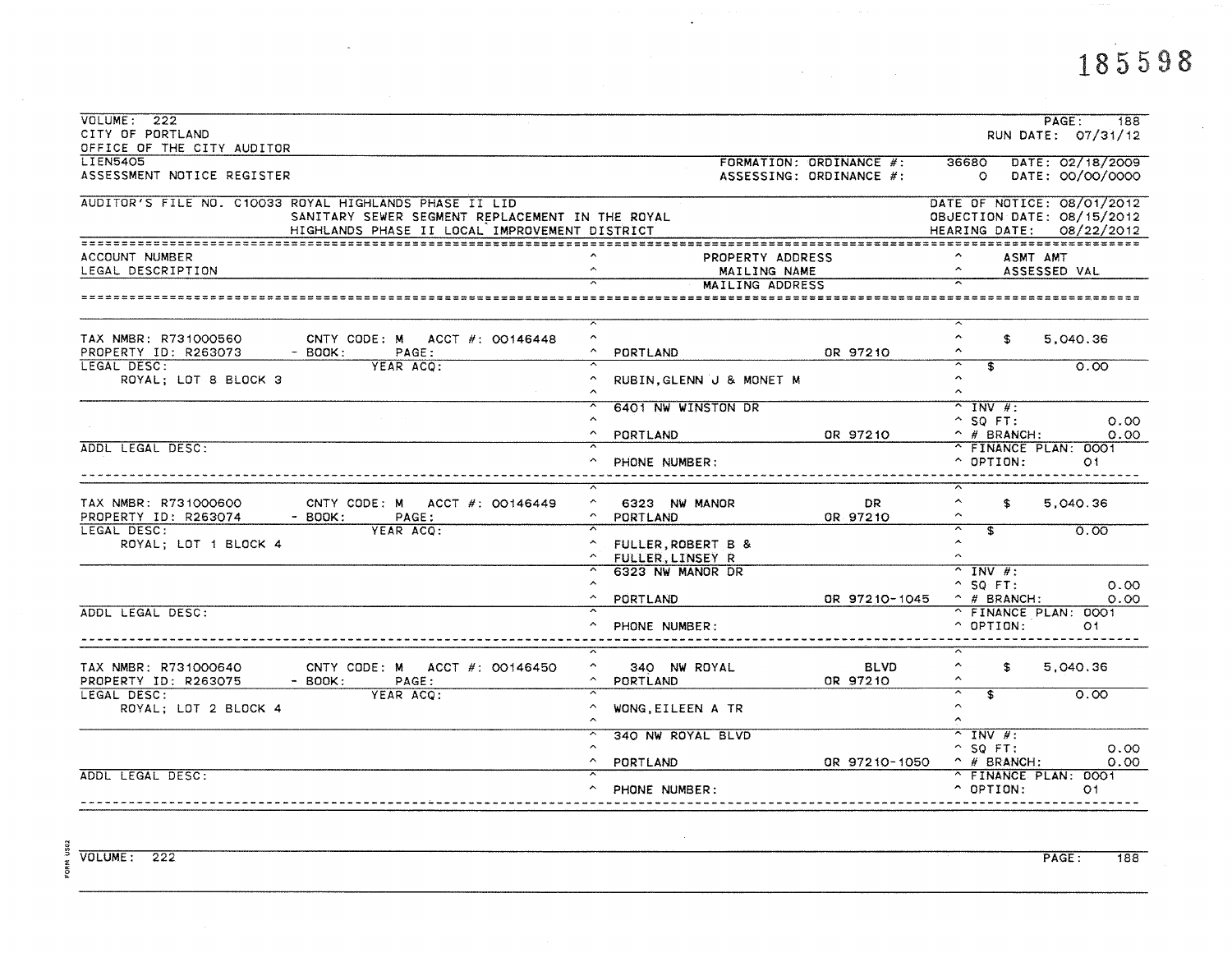|                                                                                                                                                            |                                                                           |                                                    | 185598                                                                                                        |
|------------------------------------------------------------------------------------------------------------------------------------------------------------|---------------------------------------------------------------------------|----------------------------------------------------|---------------------------------------------------------------------------------------------------------------|
| VOLUTIONE: 222<br>CITY OF PORTLAND<br>OFFICE OF THE CITY AUDITOR                                                                                           |                                                                           |                                                    | PAGE:<br>189<br>RUN DATE: 07/31/12                                                                            |
| <b>LIEN5405</b><br>ASSESSMENT NOTICE REGISTER                                                                                                              |                                                                           | FORMATION: ORDINANCE #:<br>ASSESSING: ORDINANCE #: | 36680<br>DATE: 02/18/2009<br>$\circ$<br>DATE: 00/00/0000                                                      |
| AUDITOR'S FILE NO. C10033 ROYAL HIGHLANDS PHASE II LID<br>SANITARY SEWER SEGMENT REPLACEMENT IN THE ROYAL<br>HIGHLANDS PHASE II LOCAL IMPROVEMENT DISTRICT |                                                                           |                                                    | DATE OF NOTICE: 08/01/2012<br>OBJECTION DATE: 08/15/2012<br>HEARING DATE: 08/22/2012                          |
| ACCOUNT NUMBER<br>LEGAL DESCRIPTION                                                                                                                        | MAILING ADDRESS                                                           | PROPERTY ADDRESS<br>MAILING NAME                   | ASMT AMT<br>ASSESSED VAL                                                                                      |
|                                                                                                                                                            |                                                                           |                                                    |                                                                                                               |
| TAX NMBR: R731000680<br>CNTY CODE: M ACCT #: 00146451<br>PROPERTY ID: R263076<br>$-$ BOOK:<br>PAGE:                                                        | $\hat{\phantom{a}}$<br>PORTLAND                                           | OR 97210                                           | $\hat{\phantom{a}}$<br>\$<br>5,040.36<br>$\hat{\phantom{a}}$                                                  |
| LEGAL DESC:<br>YEAR ACQ:<br>ROYAL; LOT 3 BLOCK 4                                                                                                           | MAIN STREET DEVELOPMENT INC<br>$\hat{\phantom{a}}$                        |                                                    | ∼<br>\$<br>0.00<br>$\boldsymbol{\mathcal{N}}$<br>$\hat{\phantom{a}}$                                          |
|                                                                                                                                                            | 350 NW ROYAL BLVD<br>$\hat{\phantom{a}}$                                  |                                                    | $^{\sim}$ INV #:<br>$^{\circ}$ SO FT:<br>0.00                                                                 |
| ADDL LEGAL DESC:                                                                                                                                           | PORTLAND<br>PHONE NUMBER:                                                 | OR 97210                                           | $\hat{ }$ # BRANCH:<br>0.00<br>^ FINANCE PLAN: 0001<br>$\land$ OPTION:<br>O1.                                 |
| TAX NMBR: R731000720<br>CNTY CODE: M ACCT $\#$ : 00146452<br>PROPERTY ID: R263077<br>$-$ BOOK:<br>PAGE:                                                    | $\hat{\phantom{a}}$<br>360 NW ROYAL<br>$\sim$<br>PORTLAND                 | <b>BLVD</b><br>OR 97210                            | $\hat{\phantom{a}}$<br>£.<br>5,040.36<br>$\hat{\phantom{a}}$                                                  |
| LEGAL DESC:<br>YEAR ACO:<br>ROYAL; LOT 4 BLOCK 4                                                                                                           | $\hat{\phantom{a}}$<br>GIFFORD THOMAS W                                   |                                                    | $\overline{\pi}$<br>\$<br>0.00<br>$\boldsymbol{\wedge}$<br>$\hat{\phantom{a}}$                                |
|                                                                                                                                                            | 360 NW ROYAL BLVD                                                         |                                                    | $^{\circ}$ INV $\#$ :<br>$^{\wedge}$ SQ FT:<br>0.00                                                           |
| ADDL LEGAL DESC:                                                                                                                                           | PORTLAND<br>PHONE NUMBER:                                                 | OR 97210-1050                                      | $^{\sim}$ # BRANCH:<br>0.00<br>^ FINANCE PLAN: 0001<br>$\hat{ }$ OPTION:<br>O <sub>1</sub>                    |
| TAX NMBR: R731000760<br>CNTY CODE: M ACCT #: 00146453<br>PROPERTY ID: R263078<br>$-$ BOOK:<br>PAGE:                                                        | $\hat{\phantom{a}}$<br>6424 NW WINSTON<br>$\hat{\phantom{a}}$<br>PORTLAND | DR.<br>OR 97210                                    | ㅅ<br>\$<br>5,040.36<br>$\hat{\phantom{a}}$                                                                    |
| LEGAL DESC:<br>YEAR ACO:<br>ROYAL; LOT 5 BLOCK 4                                                                                                           | NEE, JOHN &<br><b>SHARON</b>                                              |                                                    | $\overline{\phantom{1}}$<br>$\overline{\mathbf{s}}$<br>0.00<br>$\hat{\phantom{a}}$<br>$\widehat{\phantom{a}}$ |
|                                                                                                                                                            | 6424 NW WINSTON DR<br>PORTLAND                                            | OR 97210                                           | $\overline{\wedge}$ INV #:<br>$^{\circ}$ SQ FT:<br>0.00<br>$\hat{H}$ BRANCH:                                  |
| ADDL LEGAL DESC:                                                                                                                                           | PHONE NUMBER:                                                             |                                                    | 0.00<br>^ FINANCE PLAN: 0001<br>$^{\circ}$ OPTION:<br>O <sub>1</sub>                                          |

 $VOLUME: 222$ 

FORM US02

PAGE: 189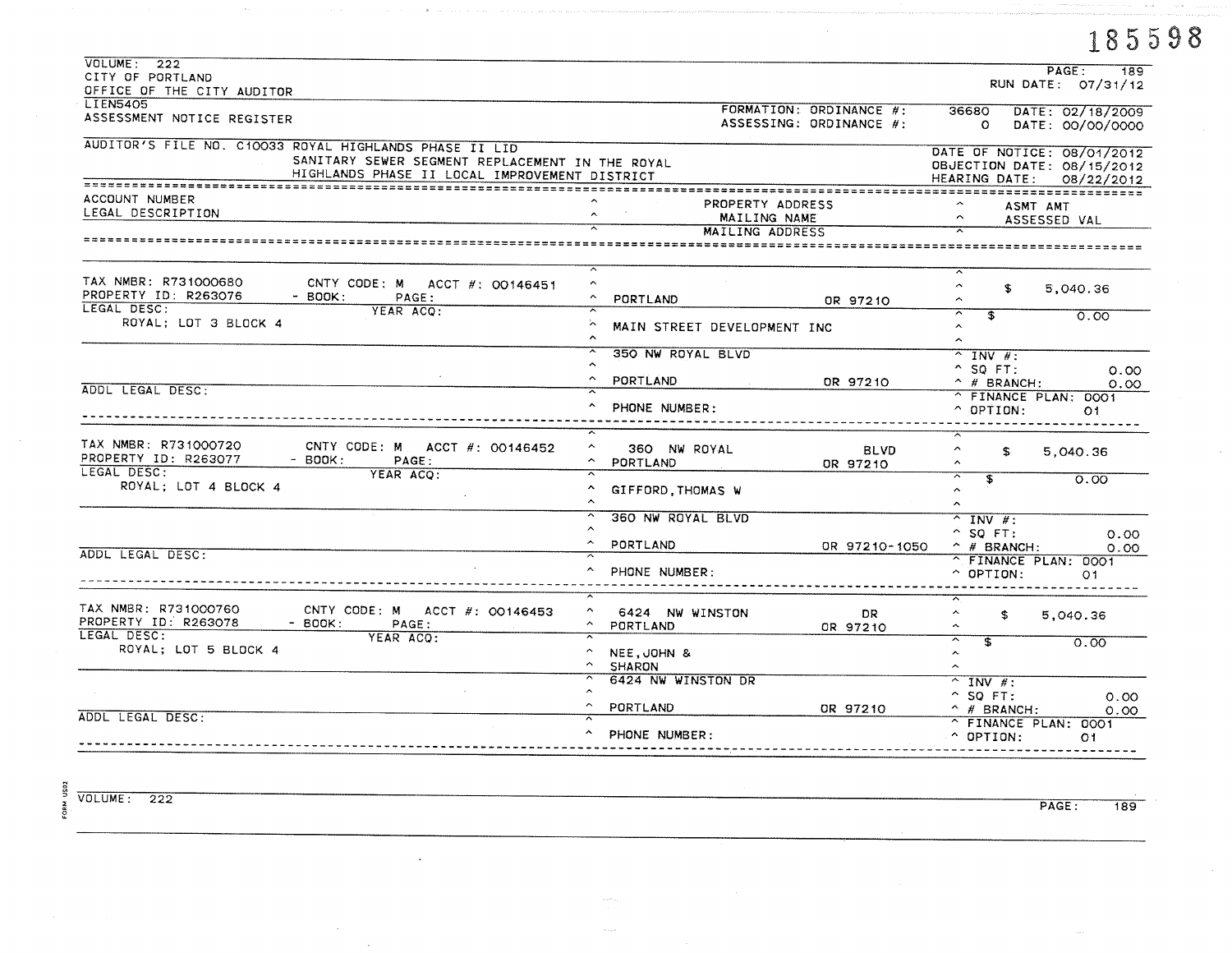| VOLUME: 222                                              |                                                        |                                          |                         |                                                        |                    |
|----------------------------------------------------------|--------------------------------------------------------|------------------------------------------|-------------------------|--------------------------------------------------------|--------------------|
| CITY OF PORTLAND                                         |                                                        |                                          |                         |                                                        | PAGE:<br>190       |
| OFFICE OF THE CITY AUDITOR                               |                                                        |                                          |                         |                                                        | RUN DATE: 07/31/12 |
| <b>LIEN5405</b>                                          |                                                        |                                          |                         |                                                        |                    |
| ASSESSMENT NOTICE REGISTER                               |                                                        |                                          | FORMATION: ORDINANCE #: | 36680                                                  | DATE: 02/18/2009   |
|                                                          |                                                        |                                          | ASSESSING: ORDINANCE #: | $\circ$                                                | DATE: 00/00/0000   |
|                                                          | AUDITOR'S FILE NO. C10033 ROYAL HIGHLANDS PHASE II LID |                                          |                         |                                                        |                    |
|                                                          | SANITARY SEWER SEGMENT REPLACEMENT IN THE ROYAL        |                                          |                         | DATE OF NOTICE: 08/01/2012                             |                    |
|                                                          | HIGHLANDS PHASE II LOCAL IMPROVEMENT DISTRICT          |                                          |                         | OBJECTION DATE: 08/15/2012                             |                    |
|                                                          |                                                        |                                          |                         | HEARING DATE: 08/22/2012                               |                    |
| ACCOUNT NUMBER                                           |                                                        |                                          | PROPERTY ADDRESS        | ASMT AMT                                               |                    |
| LEGAL DESCRIPTION<br>$\hat{\phantom{a}}$<br>MAILING NAME |                                                        |                                          |                         |                                                        | ASSESSED VAL       |
|                                                          |                                                        |                                          | MAILING ADDRESS         |                                                        |                    |
| ======================                                   |                                                        |                                          |                         |                                                        |                    |
|                                                          |                                                        |                                          |                         |                                                        |                    |
| TAX NMBR: R731000800                                     | CNTY CODE: M ACCT #: 00146454                          | $\hat{\phantom{a}}$                      |                         | $\hat{\phantom{a}}$<br>S.                              | 5,040.36           |
| PROPERTY ID: R263079                                     | $-$ BOOK:<br>PAGE:                                     | PORTLAND                                 | OR 97210                | ⌒                                                      |                    |
| LEGAL DESC:                                              | YEAR ACO:                                              |                                          |                         | $\overline{\widetilde{\ }}$<br>$\overline{\mathbf{s}}$ | 0.00               |
| ROYAL; LOT 6 BLOCK 4                                     |                                                        | NEE, JOHN &                              |                         | $\hat{\phantom{a}}$                                    |                    |
|                                                          |                                                        | $\hat{\phantom{a}}$<br><b>SHARON</b>     |                         | $\hat{\phantom{a}}$                                    |                    |
|                                                          |                                                        | 6424 NW WINSTON DR                       |                         | $^{\sim}$ INV #:                                       |                    |
|                                                          |                                                        |                                          |                         | $^{\circ}$ SQ FT:                                      | 0.00               |
|                                                          |                                                        | PORTLAND                                 | OR 97210                | $\land$ # BRANCH:                                      | 0.00               |
| ADDL LEGAL DESC:                                         |                                                        |                                          |                         | ^ FINANCE PLAN: 0001                                   |                    |
|                                                          |                                                        | PHONE NUMBER:                            |                         | $\hat{C}$ OPTION:                                      | O <sub>1</sub>     |
|                                                          |                                                        |                                          |                         |                                                        |                    |
|                                                          |                                                        |                                          |                         |                                                        |                    |
| TAX NMBR: R731000840                                     | CNTY CODE: M ACCT $\#$ : 00146455                      | $\hat{\phantom{a}}$                      |                         | $\hat{ }$<br>\$                                        | 5.040.36           |
| PROPERTY ID: R263080                                     | $-$ BOOK:<br>PAGE:                                     | $\hat{\phantom{a}}$<br>PORTLAND          | OR 97210                | $\hat{ }$                                              |                    |
| LEGAL DESC:                                              | YEAR ACQ:                                              |                                          |                         | $\overline{\mathbf{r}}$                                | 0.00               |
| ROYAL; LOT 7 BLOCK 4                                     |                                                        | NEE, JOHN &                              |                         | $\hat{~}$                                              |                    |
|                                                          |                                                        | <b>SHARON</b>                            |                         | $\hat{\phantom{a}}$                                    |                    |
|                                                          |                                                        | 6424 NW WINSTON DR                       |                         | $^{\sim}$ INV #:                                       |                    |
|                                                          |                                                        |                                          |                         | $^{\circ}$ SQ FT:                                      | 0.00               |
|                                                          |                                                        | PORTLAND                                 | OR 97210                | $\hat{p}$ # BRANCH:                                    | 0.00               |
| ADDL LEGAL DESC:                                         |                                                        |                                          |                         | ^ FINANCE PLAN: 0001                                   |                    |
|                                                          |                                                        | PHONE NUMBER:                            |                         | $\hat{O}$ OPTION:                                      | O <sub>1</sub>     |
|                                                          |                                                        |                                          |                         |                                                        |                    |
| TAX NMBR: R731000880                                     | CNTY CODE: M ACCT $#$ : 00146456                       | $\hat{\phantom{a}}$                      |                         | ᅐ<br>$\hat{\phantom{a}}$<br>\$                         | 0.00               |
| PROPERTY ID: R263081                                     | $-$ BOOK:<br>PAGE:                                     | ^<br>PORTLAND                            | OR 97210                | $\hat{\phantom{a}}$                                    |                    |
| LEGAL DESC:                                              | YEAR ACQ:                                              |                                          |                         | ⊼<br>s.                                                | 0.00               |
| ROYAL; LOT 8 BLOCK 4                                     |                                                        | $\hat{\phantom{a}}$<br>WONG, EILEEN A TR |                         | $\boldsymbol{\wedge}$                                  |                    |
|                                                          |                                                        |                                          |                         | $\hat{\phantom{a}}$                                    |                    |
|                                                          |                                                        | <b>340 NW ROYAL BLVD</b>                 |                         | $\overline{N}$ INV #:                                  |                    |
|                                                          |                                                        |                                          |                         | $^{\circ}$ SQ FT:                                      | 0.00               |
|                                                          |                                                        | $\hat{\phantom{a}}$<br>PORTLAND          | OR 97210-1050           | $\land$ # BRANCH:                                      | 0.00               |
| ADDL LEGAL DESC:                                         |                                                        |                                          |                         | ^ FINANCE PLAN: 0001                                   |                    |
|                                                          |                                                        | $\hat{\phantom{a}}$<br>PHONE NUMBER:     |                         | $^{\circ}$ OPTION:                                     | O <sub>1</sub>     |
|                                                          |                                                        |                                          |                         |                                                        |                    |
|                                                          |                                                        |                                          |                         |                                                        |                    |

FORM US02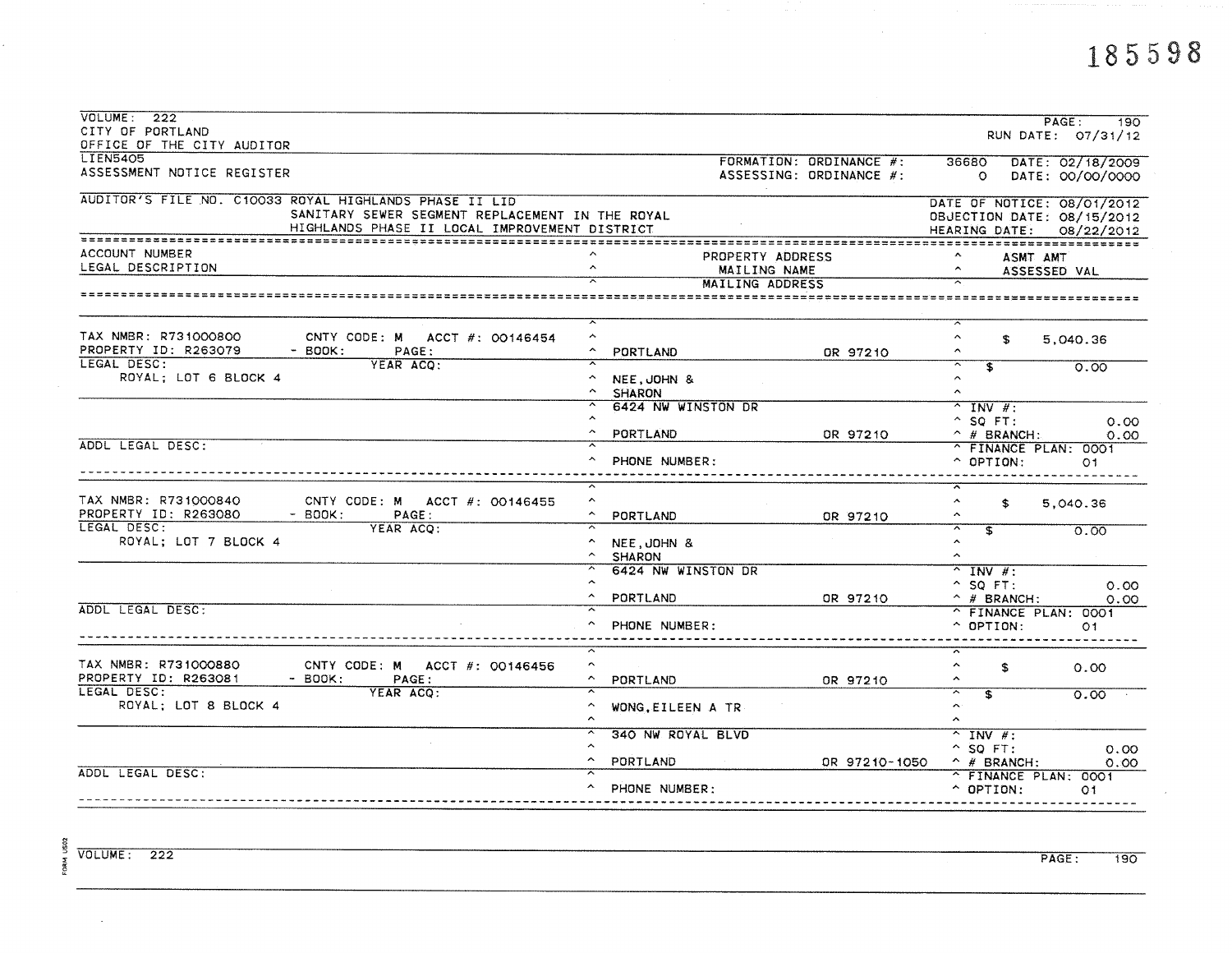|                                                        |                                          |                         |                              | 185598                                                   |
|--------------------------------------------------------|------------------------------------------|-------------------------|------------------------------|----------------------------------------------------------|
| VOLUTIONE: 222                                         |                                          |                         |                              | PAGE:<br>191                                             |
| CITY OF PORTLAND                                       |                                          |                         |                              | RUN DATE: 07/31/12                                       |
| OFFICE OF THE CITY AUDITOR                             |                                          |                         |                              |                                                          |
| <b>LIEN5405</b><br>ASSESSMENT NOTICE REGISTER          |                                          | FORMATION: ORDINANCE #: | 36680                        | DATE: 02/18/2009                                         |
|                                                        |                                          | ASSESSING: ORDINANCE #: | $\circ$                      | DATE: 00/00/0000                                         |
| AUDITOR'S FILE NO. C10033 ROYAL HIGHLANDS PHASE II LID |                                          |                         |                              |                                                          |
| SANITARY SEWER SEGMENT REPLACEMENT IN THE ROYAL        |                                          |                         |                              | DATE OF NOTICE: 08/01/2012<br>OBJECTION DATE: 08/15/2012 |
| HIGHLANDS PHASE II LOCAL IMPROVEMENT DISTRICT          |                                          |                         |                              | HEARING DATE: 08/22/2012                                 |
|                                                        |                                          |                         |                              |                                                          |
| ACCOUNT NUMBER                                         | PROPERTY ADDRESS                         |                         |                              | ASMT AMT                                                 |
| LEGAL DESCRIPTION                                      | MAILING NAME                             |                         |                              | ASSESSED VAL                                             |
|                                                        | MAILING ADDRESS                          |                         |                              |                                                          |
|                                                        |                                          |                         |                              |                                                          |
| TAX NMBR: R731000920<br>CNTY CODE: M ACCT #: 00146457  | $\overline{ }$<br>$\hat{ }$              |                         | $\hat{\phantom{a}}$          |                                                          |
| PROPERTY ID: R263082<br>$-$ BOOK:<br>PAGE:             | $\hat{ }$<br>PORTLAND                    | OR 97210                | \$<br>$\hat{\phantom{a}}$    | 0.00                                                     |
| LEGAL DESC:<br>YEAR ACO:                               | ≂                                        |                         | $\overline{\mathbf{s}}$      | 0.00                                                     |
| ROYAL; LOT 9 BLOCK 4                                   | $\hat{\phantom{a}}$<br>WONG, EILEEN A TR |                         | $\sim$                       |                                                          |
|                                                        | $\hat{\mathbf{v}}$                       |                         | $\sim$                       |                                                          |
|                                                        | 340 NW ROYAL BLVD                        |                         | $^{\sim}$ INV $\#$ :         |                                                          |
|                                                        | $\hat{\phantom{a}}$                      |                         | $^{\sim}$ SO FT:             | 0.00                                                     |
|                                                        | $\sim$<br>PORTLAND                       | OR 97210-1050           | $\land$ # BRANCH:            | 0.00                                                     |
| ADDL LEGAL DESC:                                       |                                          |                         |                              | ^ FINANCE PLAN: 0001                                     |
|                                                        | ㅅ<br>PHONE NUMBER:                       |                         | $\hat{C}$ OPTION:            | O1.                                                      |
|                                                        | $\sim$                                   |                         |                              |                                                          |
| TAX NMBR: R731000960<br>CNTY CODE: M ACCT #: 00146458  | $\hat{ }$<br>262 NW ROYAL                | <b>BLVD</b>             | $\blacktriangle$<br>\$       |                                                          |
| PROPERTY ID: R263083<br>$-$ BOOK:<br>PAGE:             | $\hat{\phantom{a}}$<br>PORTLAND          | OR 97210                | $\sim$                       | 5,040.36                                                 |
| LEGAL DESC:<br>YEAR ACO:                               |                                          |                         | ≂<br>\$ï                     | 0.00                                                     |
| ROYAL; LOT 1 BLOCK 5                                   | $\sim$<br>VACCARO, GINA M &              |                         | $\hat{\phantom{a}}$          |                                                          |
|                                                        | BARNES, ANTHONY P                        |                         | $\sim$                       |                                                          |
|                                                        | 262 NW ROYAL BLVD                        |                         | $^{\sim}$ INV #:             |                                                          |
|                                                        | $\sim$                                   |                         | $^{\circ}$ SO FT:            | 0.00                                                     |
| ADDL LEGAL DESC:                                       | $\sim$<br>PORTLAND                       | OR 97210-1048           | $\hat{H}$ BRANCH:            | 0.00                                                     |
|                                                        |                                          |                         | ^ FINANCE PLAN: 0001         |                                                          |
|                                                        | $\hat{\phantom{a}}$<br>PHONE NUMBER:     |                         | $\hat{ }$ OPTION:            | O1                                                       |
|                                                        |                                          |                         |                              |                                                          |
| TAX NMBR: R731001000<br>CNTY CODE: M ACCT #: 00146459  | $\hat{\phantom{a}}$<br>272 NW ROYAL      | <b>BLVD</b>             | Λ.                           |                                                          |
| PROPERTY ID: R263084<br>$-$ BOOK:<br>PAGE:             | PORTLAND                                 | OR 97210                | \$<br>$\sim$                 | 5,040.36                                                 |
| LEGAL DESC:<br>YEAR ACO:                               |                                          |                         | ᅐ<br>$\overline{\mathbf{r}}$ | 0.00                                                     |
| ROYAL; LOT 2 BLOCK 5                                   | BREIVOGEL, JOESPH R                      |                         | $\sim$                       |                                                          |
|                                                        | $\sim$                                   |                         | $\hat{\phantom{a}}$          |                                                          |
|                                                        | 272 NW ROYAL BLVD                        |                         | $^{\sim}$ INV #:             |                                                          |
|                                                        | $\hat{\phantom{a}}$                      |                         | $^{\circ}$ SQ FT:            | 0.00                                                     |
|                                                        | $\hat{ }$<br>PORTLAND                    | DR 97210-1048           | $\hat{p}$ # BRANCH:          | 0.00                                                     |
| ADDL LEGAL DESC:                                       |                                          |                         |                              | ^ FINANCE PLAN: 0001                                     |
|                                                        |                                          |                         |                              |                                                          |

 $VOLUME: 222$ 

FORM US02

PAGE:  $\overline{191}$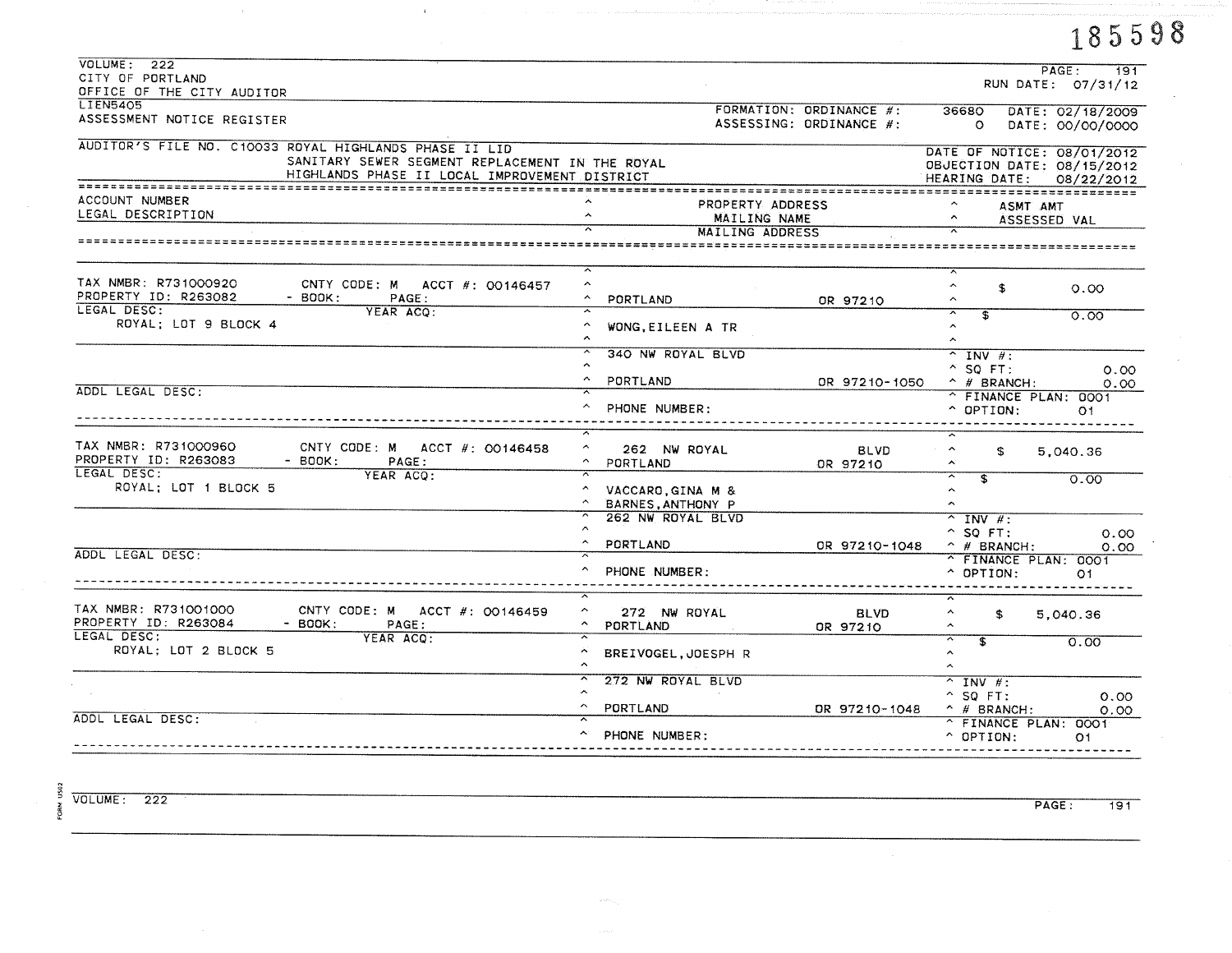man between the contract and com-

| VOLUTIONE: 222<br>CITY OF PORTLAND                                                                                                                         |                                      |                         |                                                                                      | PAGE:<br>192<br>RUN DATE: 07/31/12 |  |  |
|------------------------------------------------------------------------------------------------------------------------------------------------------------|--------------------------------------|-------------------------|--------------------------------------------------------------------------------------|------------------------------------|--|--|
| OFFICE OF THE CITY AUDITOR                                                                                                                                 |                                      |                         |                                                                                      |                                    |  |  |
| <b>LIEN5405</b>                                                                                                                                            |                                      | FORMATION: ORDINANCE #: | 36680                                                                                | DATE: 02/18/2009                   |  |  |
| ASSESSMENT NOTICE REGISTER                                                                                                                                 |                                      | ASSESSING: ORDINANCE #: | $\circ$                                                                              | DATE: 00/00/0000                   |  |  |
| AUDITOR'S FILE NO. C10033 ROYAL HIGHLANDS PHASE II LID<br>SANITARY SEWER SEGMENT REPLACEMENT IN THE ROYAL<br>HIGHLANDS PHASE II LOCAL IMPROVEMENT DISTRICT |                                      |                         | DATE OF NOTICE: 08/01/2012<br>OBJECTION DATE: 08/15/2012<br>HEARING DATE: 08/22/2012 |                                    |  |  |
|                                                                                                                                                            |                                      |                         |                                                                                      |                                    |  |  |
| ACCOUNT NUMBER                                                                                                                                             | PROPERTY ADDRESS                     |                         |                                                                                      | ASMT AMT                           |  |  |
| LEGAL DESCRIPTION                                                                                                                                          | $\hat{\phantom{a}}$<br>MAILING NAME  |                         | $\widehat{\phantom{a}}$                                                              | ASSESSED VAL                       |  |  |
|                                                                                                                                                            | MAILING ADDRESS                      |                         |                                                                                      |                                    |  |  |
|                                                                                                                                                            |                                      |                         |                                                                                      |                                    |  |  |
| TAX NMBR: R731001040<br>CNTY CODE: M ACCT #: 00146460                                                                                                      | $\hat{\phantom{a}}$<br>290 NW ROYAL  | <b>BLVD</b>             | $\hat{\phantom{a}}$<br>$\mathbf{s}$                                                  | 5,040.36                           |  |  |
| PROPERTY ID: R263085<br>$-$ BOOK:<br>PAGE:                                                                                                                 | PORTLAND                             | OR 97210                | $\hat{\phantom{a}}$                                                                  |                                    |  |  |
| LEGAL DESC:<br>YEAR ACO:<br>ROYAL; LOT 3 BLOCK 5                                                                                                           | STRAND, BARRETT TR                   |                         | $\overline{\widetilde{\ }}$<br>$\overline{\mathbf{s}}$<br>$\hat{\phantom{a}}$        | 0.00                               |  |  |
|                                                                                                                                                            |                                      |                         | $\hat{\phantom{a}}$                                                                  |                                    |  |  |
|                                                                                                                                                            | 290 NW ROYAL BLVD                    |                         | $^{\sim}$ INV #:                                                                     |                                    |  |  |
|                                                                                                                                                            |                                      |                         | $^{\circ}$ SQ FT:                                                                    | 0.00                               |  |  |
| ADDL LEGAL DESC:                                                                                                                                           | PORTLAND                             | OR 97210                | $\hat{p}$ # BRANCH:                                                                  | 0.00                               |  |  |
|                                                                                                                                                            | PHONE NUMBER:<br>$\hat{\phantom{a}}$ |                         | ^ FINANCE PLAN: 0001<br>$\sim$ OPTION:                                               | O1                                 |  |  |
|                                                                                                                                                            |                                      |                         |                                                                                      |                                    |  |  |
| TAX NMBR: R731001090<br>CNTY CODE: M ACCT $#$ : 00146461                                                                                                   | ۰<br>330 NW ROYAL                    | <b>BLVD</b>             | $\hat{\phantom{a}}$<br>\$                                                            | 5,040.36                           |  |  |
| PROPERTY ID: R263086<br>PAGE:<br>$-$ BOOK:                                                                                                                 | PORTLAND                             | OR 97210                | $\hat{\phantom{a}}$                                                                  |                                    |  |  |
| LEGAL DESC:<br>YEAR ACO:                                                                                                                                   |                                      |                         | $\overline{\widehat{\phantom{m}}\phantom{m}}$<br>s,                                  | 0.00                               |  |  |
| ROYAL; LOT 4 BLOCK 5                                                                                                                                       | REDD, BRYAN G &                      |                         | $\hat{\mathbf{v}}$                                                                   |                                    |  |  |
|                                                                                                                                                            | TRUMP.MARSHA V                       |                         | $\hat{\phantom{a}}$                                                                  |                                    |  |  |
|                                                                                                                                                            | 330 NW ROYAL BLVD                    |                         | $\overline{Y}$ INV #:                                                                |                                    |  |  |
|                                                                                                                                                            |                                      |                         | $^{\circ}$ SQ FT:                                                                    | 0.00                               |  |  |
|                                                                                                                                                            | PORTLAND                             | OR 97210                | $\land$ # BRANCH:                                                                    | 0.00                               |  |  |
| ADDL LEGAL DESC:                                                                                                                                           |                                      |                         | ^ FINANCE PLAN: 0001                                                                 |                                    |  |  |
|                                                                                                                                                            | PHONE NUMBER:                        |                         | $\hat{C}$ OPTION:                                                                    | O1.                                |  |  |
|                                                                                                                                                            |                                      |                         | ≂                                                                                    |                                    |  |  |
| TAX NMBR: R731001130<br>CNTY CODE: M ACCT $\#$ : 00146462                                                                                                  | 6326 NW MANOR                        | DR.                     | $\hat{\phantom{a}}$<br>\$                                                            | 0.00                               |  |  |
| PROPERTY ID: R263087<br>$-$ BOOK:<br>PAGE:                                                                                                                 | $\hat{\phantom{a}}$<br>PORTLAND      | OR 97210                | $\hat{\phantom{a}}$                                                                  |                                    |  |  |
| LEGAL DESC:<br>YEAR ACQ:                                                                                                                                   |                                      |                         | $\overline{ }$<br>$\overline{\mathbf{s}}$                                            | 0.00                               |  |  |
| ROYAL; LOT 5 BLOCK 5                                                                                                                                       | ERNST, KLAUS E TR &                  |                         | $\hat{\phantom{a}}$<br>$\hat{ }$                                                     |                                    |  |  |
|                                                                                                                                                            | ERNST. WILTRUD E TR                  |                         |                                                                                      |                                    |  |  |
|                                                                                                                                                            | 6326 NW MANOR DR                     |                         | $\overline{\wedge}$ INV #:                                                           |                                    |  |  |
|                                                                                                                                                            |                                      |                         | $^{\circ}$ SQ FT:                                                                    | 0.00                               |  |  |
| ADDL LEGAL DESC:                                                                                                                                           | PORTLAND                             | OR 97210                | $\wedge$ # BRANCH:<br>^ FINANCE PLAN: 0001                                           | 0.00                               |  |  |
|                                                                                                                                                            | PHONE NUMBER:                        |                         | $\sim$ OPTION:                                                                       | 01                                 |  |  |
|                                                                                                                                                            |                                      |                         |                                                                                      |                                    |  |  |

a tinata

 $\sim$   $\sim$   $\sim$ 

 $\overline{\text{VOLUME}}$ : 222

FORM US02

PAGE:  $\overline{192}$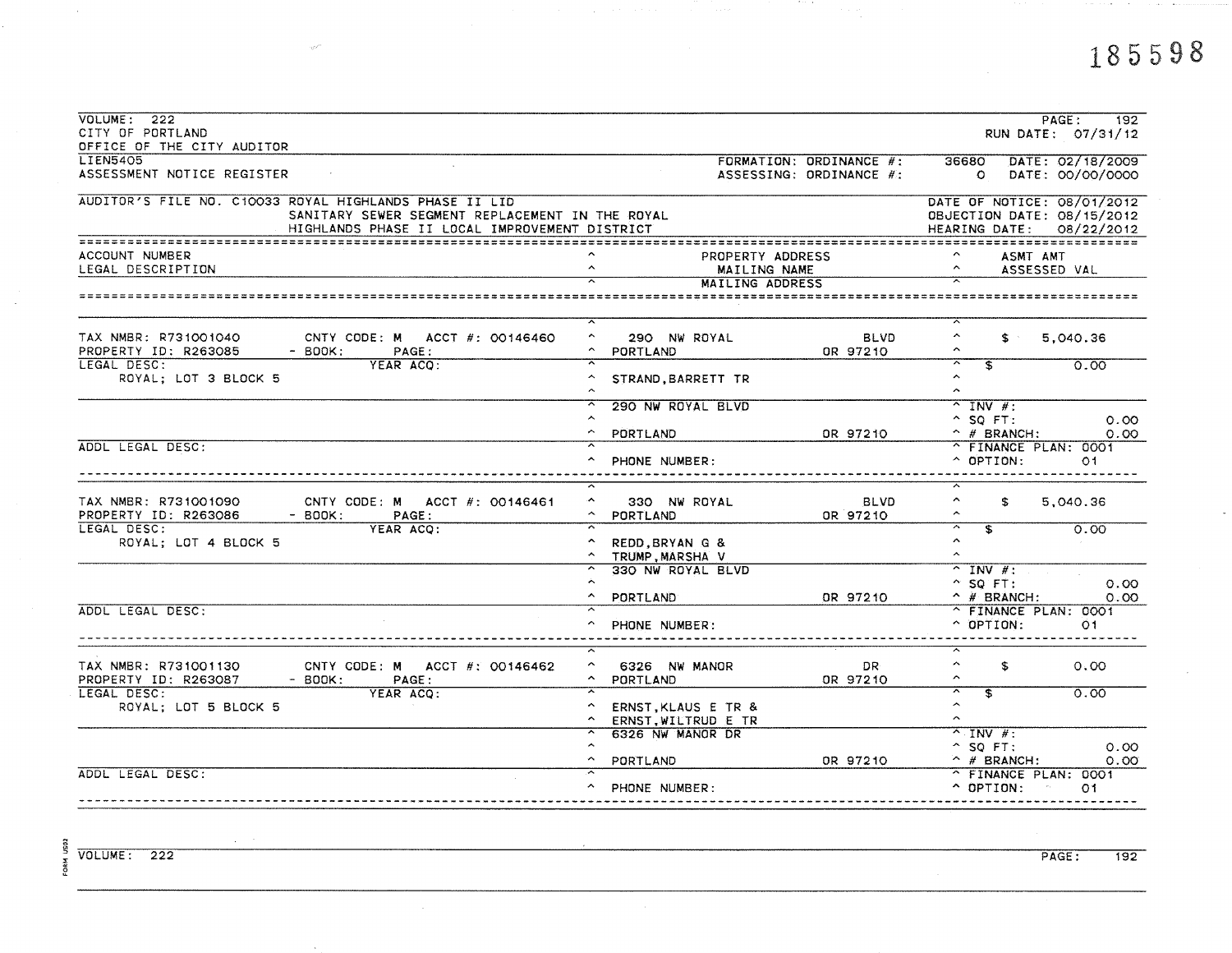|                                                                                                                                                            |                                                                 |                                                    |                                                                                      | 185598                               |
|------------------------------------------------------------------------------------------------------------------------------------------------------------|-----------------------------------------------------------------|----------------------------------------------------|--------------------------------------------------------------------------------------|--------------------------------------|
| VOLUME: 222<br>CITY OF PORTLAND                                                                                                                            |                                                                 |                                                    |                                                                                      | PAGE:<br>193<br>RUN DATE: 07/31/12   |
| OFFICE OF THE CITY AUDITOR<br><b>LIEN5405</b>                                                                                                              |                                                                 |                                                    |                                                                                      |                                      |
| ASSESSMENT NOTICE REGISTER                                                                                                                                 |                                                                 | FORMATION: ORDINANCE #:<br>ASSESSING: ORDINANCE #: | 36680<br>$\Omega$                                                                    | DATE: 02/18/2009<br>DATE: 00/00/0000 |
| AUDITOR'S FILE NO. C10033 ROYAL HIGHLANDS PHASE II LID<br>SANITARY SEWER SEGMENT REPLACEMENT IN THE ROYAL<br>HIGHLANDS PHASE II LOCAL IMPROVEMENT DISTRICT |                                                                 |                                                    | DATE OF NOTICE: 08/01/2012<br>OBJECTION DATE: 08/15/2012<br>HEARING DATE: 08/22/2012 |                                      |
| ACCOUNT NUMBER<br>LEGAL DESCRIPTION                                                                                                                        | PROPERTY ADDRESS<br>MAILING NAME                                |                                                    | ASMT AMT                                                                             | ASSESSED VAL                         |
|                                                                                                                                                            | <b>MAILING ADDRESS</b>                                          |                                                    |                                                                                      |                                      |
| TAX NMBR: R731001210<br>CNTY CODE: M ACCT $#$ : 00146463<br>PROPERTY ID: R263089<br>- BOOK:<br>PAGE:                                                       | $\hat{\phantom{a}}$<br>O NW ROYAL<br>$\sim$<br>PORTLAND         | <b>BLVD</b>                                        | $\hat{\phantom{a}}$<br>$\hat{\phantom{a}}$                                           | \$ 12,601.00                         |
| LEGAL DESC:<br>YEAR ACQ:<br>$\sim 100$ km s $^{-1}$ m s $^{-1}$<br>ROYAL; BLOCK 5; LOT 7                                                                   | ≂<br>$\hat{\phantom{a}}$<br>RHO LLC<br>$\hat{\phantom{a}}$      | OR 97210                                           | $\overline{\mathbf{s}}$<br>$\sim$<br>$\sim$                                          | 0.00                                 |
|                                                                                                                                                            | λ<br>P 0 B0X 19091<br>$\hat{\phantom{a}}$                       |                                                    | $^{\circ}$ INV #:<br>$^{\circ}$ SQ FT:                                               | 0.00                                 |
| ADDL LEGAL DESC:                                                                                                                                           | $\hat{ }$<br>PORTLAND<br>≂                                      | OR 97280-0091                                      | $\land$ # BRANCH:                                                                    | 0.00                                 |
|                                                                                                                                                            | $\hat{\phantom{a}}$<br>PHONE NUMBER:                            |                                                    | ^ FINANCE PLAN: 0001<br>$^{\circ}$ OPTION:                                           | O <sub>1</sub>                       |
| TAX NMBR: R731001430<br>CNTY CODE: M ACCT #: 00146464<br>PROPERTY ID: R263093<br>- BOOK:<br>PAGE:                                                          | $\hat{\phantom{a}}$<br>330 NW DOVER<br>$\sim$ $-$<br>PORTLAND   | ST.<br>OR 97210                                    | $\hat{\phantom{1}}$<br>\$<br>$\sim$                                                  | 5,040.36                             |
| LEGAL DESC:<br>YEAR ACO:<br>ROYAL; LOT 11 BLOCK 5                                                                                                          | $\sim$<br>CASTRO, JOSEPH A & BONNIE S<br>$\boldsymbol{\lambda}$ |                                                    | $\overline{\mathbf{s}}$<br>$\hat{\phantom{a}}$                                       | 0.00                                 |
|                                                                                                                                                            | ㅅ<br>330 NW DOVER ST<br>$\hat{~}$                               |                                                    | $^{\sim}$ INV #:<br>$\hat{C}$ SQ FT:                                                 | 0.00                                 |
| ADDL LEGAL DESC:                                                                                                                                           | $\sim$<br>PORTLAND<br>$\overline{\phantom{a}}$                  | OR 97210                                           | $\hat{p}$ # BRANCH:<br>^ FINANCE PLAN: 0001                                          | 0.00                                 |
|                                                                                                                                                            | PHONE NUMBER:<br>≂                                              |                                                    | $\hat{O}$ OPTION:                                                                    | O1                                   |
| TAX NMBR: R731001470<br>CNTY CODE: M ACCT $#$ : 00146465<br>$-$ BOOK:<br>PROPERTY ID: R263094<br>PAGE:                                                     | $\hat{\phantom{a}}$<br>$\hat{\phantom{a}}$<br>PORTLAND          | OR 97210                                           | $\hat{\phantom{a}}$<br>\$<br>$\hat{\phantom{a}}$                                     | 0.00                                 |
| LEGAL DESC:<br>YEAR ACQ:<br>ROYAL; LOT 12 BLOCK 5                                                                                                          | $\hat{\phantom{a}}$<br>MIDGHALL MICHAEL J & SU                  |                                                    | $\hat{\phantom{a}}$<br>$\overline{\mathbf{r}}$<br>$\mathbf{A}$<br>$\mathbf{v}$       | 0.00                                 |
|                                                                                                                                                            | 15395 NW ENERGIA ST                                             |                                                    | $\overline{\wedge}$ INV #:<br>$^{\circ}$ SQ FT:                                      | 0.00                                 |
| ADDL LEGAL DESC:                                                                                                                                           | $\sim$<br>PORTLAND                                              | OR 97229                                           | $\hat{H}$ BRANCH:<br>$A$ <b>ETMANOE</b> OLAM. COOL                                   | 0.00                                 |

^ PHONE NUMBER:

 $\sim$ 

 $\pi^-\to \Phi^-$ 

VOLUME: 222

 $\sim$ 

FORM US02

PAGE:  $\overline{193}$ 

 $-01$ 

^ FINANCE PLAN: 0001

 $^{\smallfrown}$  OPTION:

 $\cdot$